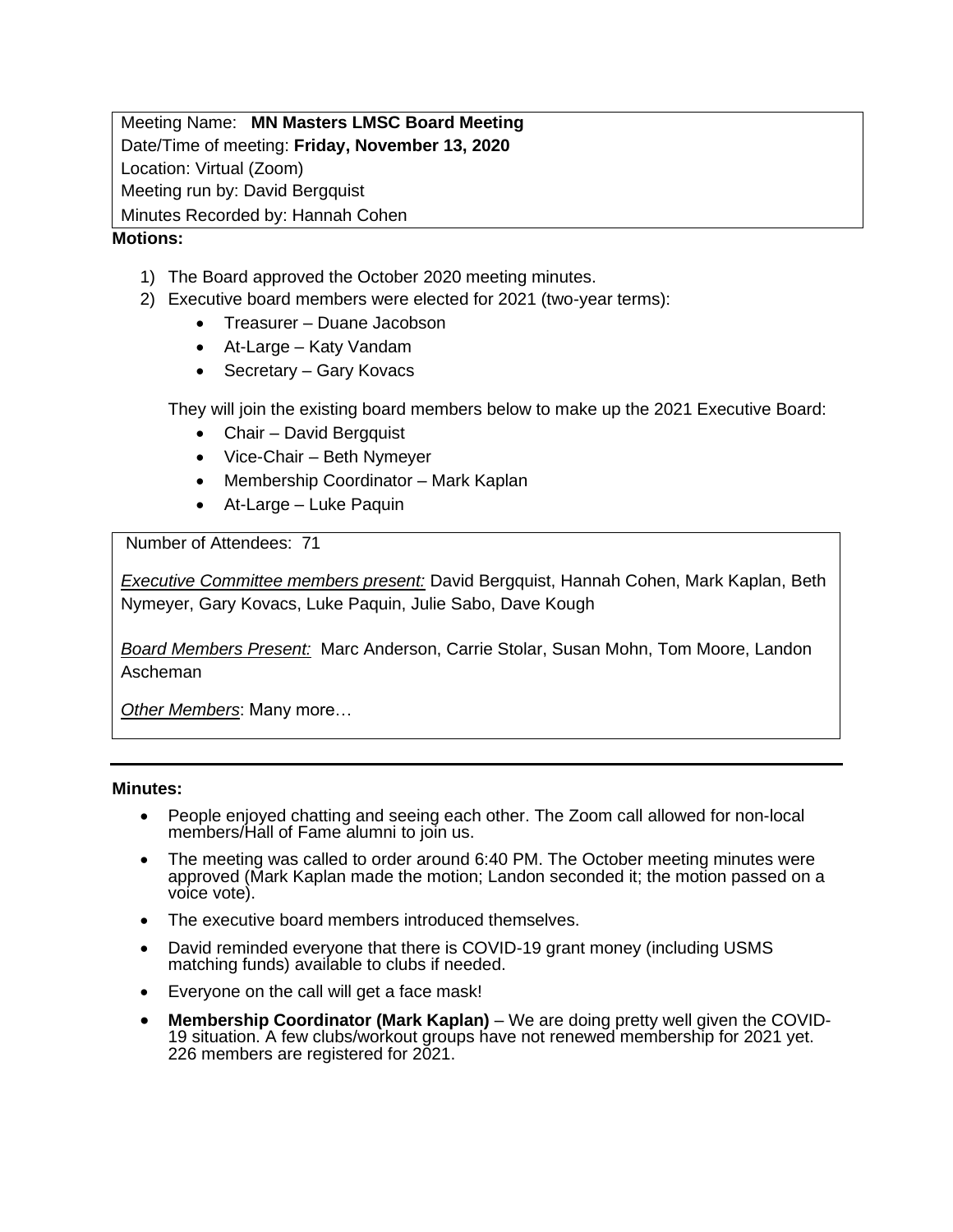- **USMS Board Updates (Carrie Stolar)** The next USMS Board Meeting is on Monday 11/16/2020. Their major task will be approving the budget and managing the evolving COVID-19 situation.
- **Fitness (Beth Nymeyer)** Before the pandemic, Beth organized yoga for swimmers. She might do that again virtually. There was a virtual swim in October with over 50 swimmers (Count Your Minutes Challenge). There will be some gift card drawing winners during the meeting!
- **Elections (Landon Ascheman)** Minnesota Masters members voted via a Zoom poll for the following open positions. Each candidate was able to introduce themselves.
	- o Treasurer (2-year term)
		- **Jackie Dutton Strebe**
		- **Duane Jacobson** was elected.
	- o At Large (2-year term)
		- Tom Hodgson
		- **Katy Vandam** was elected in a run-off vote with Tom Hodgson.
		- Gary Kovacs
		- Gerald (Gerry) Vandam
	- o Secretary (2-year term)
		- Hannah Cohen
		- **Gary Kovacs** was elected.

### • **Volunteer Recognition**

- $\circ$  Tom Hodgson and Marc Anderson were recognized for coaching the practices for Minnesota Masters members.
- $\circ$  Mark Kaplan was recognized for his great work setting up the new website.
- $\circ$  David recognized other members for their roles on MN Masters Committees and the National Committees/Board (see [banquet program\)](https://minnesotamasters.com/images/2020_Program_All_Pages.pdf).

### • **Hall of Fame (Marc Anderson)**

- o Tom Moore introduced Krisie Melsen and presented her with her honorary jacket and plaque.
- o Brian Holthus introduced Katy Vandam. She will receive her honorary jacket and plaque at an upcoming swim meet.
- $\circ$  The Hall of Fame induction stories will be posted [here](https://minnesotamasters.com/index.php/hall-of-fame) on the new website.

# • **Raffle Drawing (Beth Nymeyer)**

- o Jim Stewart won \$20 to Target.
- o Michelle McD won \$20 to Starbucks.
- o Katy Vandam won \$20 to Starbucks.
- o Ken Fischer won \$20 to Target.
- o Krisie Melsen won \$20 to Target.
- o Carrie Stolar won \$20 to Elsmore.
- o Robert King won \$20 to Starbucks.
- o Nicki Philips won \$20 to Target.